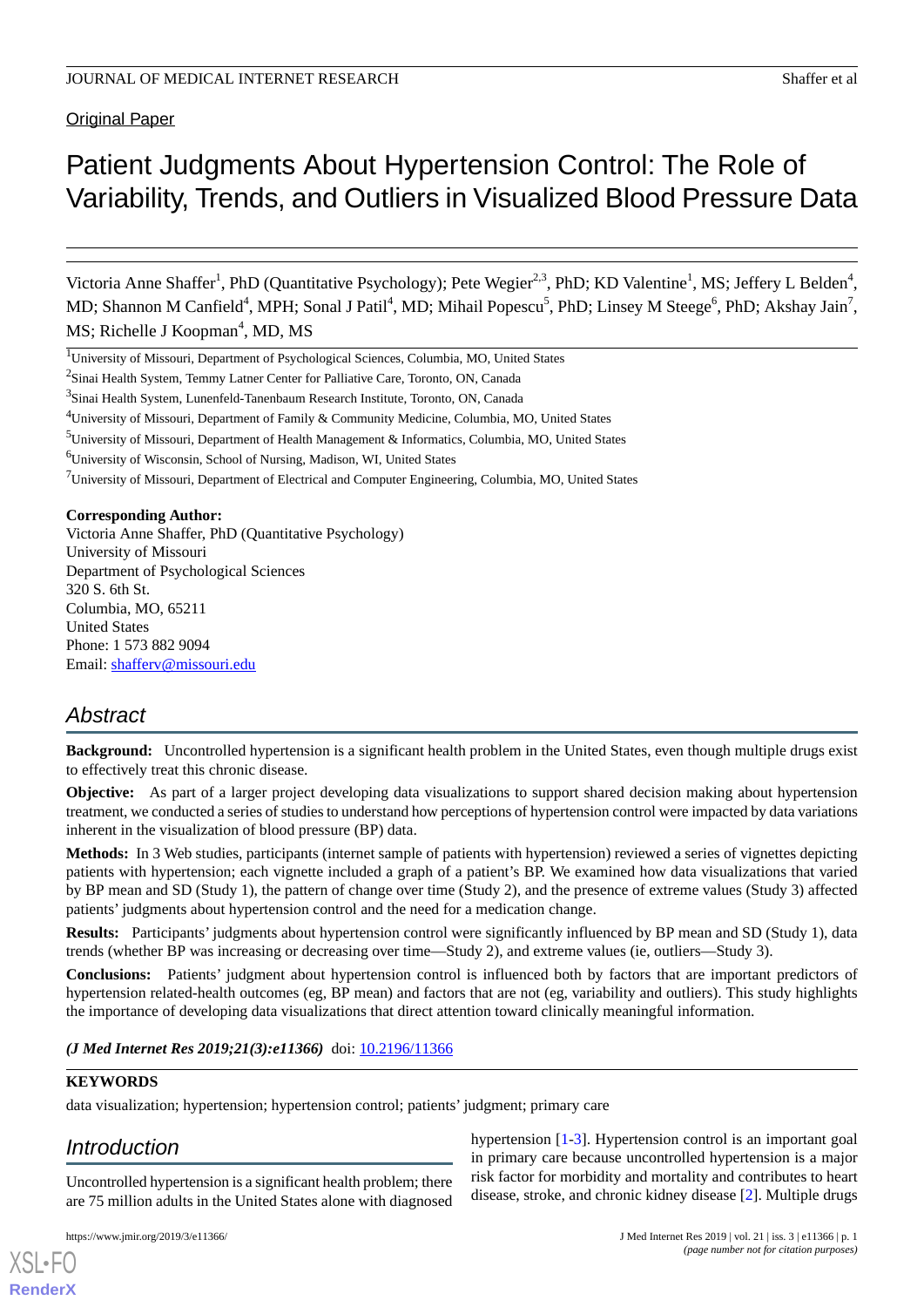exist that effectively treat hypertension, yet hypertension remains uncontrolled in 46% of patients. Several national and regional health initiatives (eg, Healthy People 2020, Million Hearts Initiative, and Community Preventive Task Force) have focused on improving hypertension monitoring and management. However, despite these efforts, data from the National Health and Nutrition Examination Survey in 2011-2014 showed no marked change in the percentage of adults with controlled hypertension [\[4](#page-11-3)].

In their hypertension clinical action model, Kerr et al [\[5](#page-11-4)] identified 4 factors that predict uncontrolled hypertension—clinical uncertainty, competing demands/prioritization, medication-related factors (eg, side effects), and organizational factors (eg, lack of support to follow and reassess patients). However, the primary reason for failing to intensify medication in a clinic visit was uncertainty about the "true" blood pressure (BP) value. When multiple BP readings were recorded, there was often a discrepancy between the values with some readings falling inside the goal range and others falling outside, leading physicians and patients to question whether the action was warranted. BP measurements that occur both within and above the goal range can be especially perplexing to patients, leading to difficulty in making decisions about BP control [\[6](#page-11-5)[-8\]](#page-11-6).

To improve hypertension control in the primary care setting, our research team has developed a data visualization tool designed to support shared decision making about hypertension treatment. Our tool is a visual display of the patients' BP data over the last 2 years that will be embedded in the electronic health record (EHR) and will be jointly viewed by patients and clinicians during a primary care office visit. This tool aims to (1) reduce clinical uncertainty about BP data and hypertension control; and (2) increase patients' willingness to intensify their medication or comply with standing treatment plans, with the downstream benefit of improving hypertension control.

The data visualization tool was developed through a rapid prototyping process in which candidate visualizations were iteratively refined on the basis of regular feedback from patient and physician focus groups [\[9](#page-11-7)]. During the prototyping process, we concurrently conducted a series of vignette-based Web studies to inform the development of the data visualization tool. Previous research on the presentation of Web-based risk communications, including interactive graphics describing the risk of side effects for thyroid cancer treatments and EHR patient portal displays of laboratory blood test values, demonstrates the value of testing the effect of data visualization interventions on gist knowledge, perceptions of risk, and judgments about health status [\[10](#page-11-8)[-13](#page-11-9)]. To date, no research has examined how data visualizations of BP designed for use in the EHR impact

patients' perceptions of risk and hypertension control. This paper aims to report the results of 3 studies that examined how data visualizations that varied in BP mean and SD (Study 1), pattern of change over time (Study 2), and the presence of extreme values (Study 3) impact patients' judgments about hypertension control and the need for medication change.

# *Methods*

### **Study Designs**

Three demographically diverse internet samples of patients with hypertension reviewed several brief vignettes describing fictitious patients with hypertension through Web survey; each vignette included a graph of the patients'BP data. All 3 studies used a within-subjects design, where all participants reviewed all vignettes, presented in random order, and provided judgments about the degree of hypertension control for every patient/vignette. The Web surveys are described below, and the results are reported in accordance with the Checklist for Reporting Results of Internet E-Surveys (ie, CHERRIES checklist) [\[14\]](#page-11-10). The Institutional Review Board at the University of Missouri approved all studies. The 3 studies had very similar methodologies; therefore, we will describe their methods and results together. All samples were recruited by Qualtrics, a survey company that maintains an opt-in demographically diverse internet panel that participates; details about participant recruitment are provided below.

Each vignette described a patient who was being treated for hypertension and included a graph of the patient's BP data over the past 2 years. [Figure 1](#page-2-0) presents an example of the data visualization tool. In Study 1, 9 vignettes systematically varied in the mean systolic BP (SBP; 130, 145, and 160 mm HG) and BP SD (5, 15, and 25) depicted in the graph; the slope was held constant [\(Multimedia Appendix 1\)](#page-10-0). The mean SBP was chosen to represent clinical cases that included examples of controlled, uncontrolled, and borderline hypertension according to the 2014 Evidence-Based Guideline for the Management of High Blood Pressure in Adults from the panel members appointed to the Eighth Joint National Committee [[15\]](#page-11-11). The SDs were chosen to represent small, moderate, and large mean variability according to published SBP values [[16\]](#page-11-12).

In Study 2, 6 vignettes differed in the SBP mean (130, 145, and 160 mm HG) and pattern of change over time (ie, trend or slope of the data; increasing or decreasing), while holding the SD constant (15 mm HG; [Multimedia Appendix 2](#page-10-1)). In Study 3, we used 10 vignettes that differed in their mean SBP (130 and 145 mm HG), presence of outliers (no outliers, 1 outlier, or 2 outliers), and positioning of those outliers (above or below the mean; [Multimedia Appendix 3\)](#page-11-13).

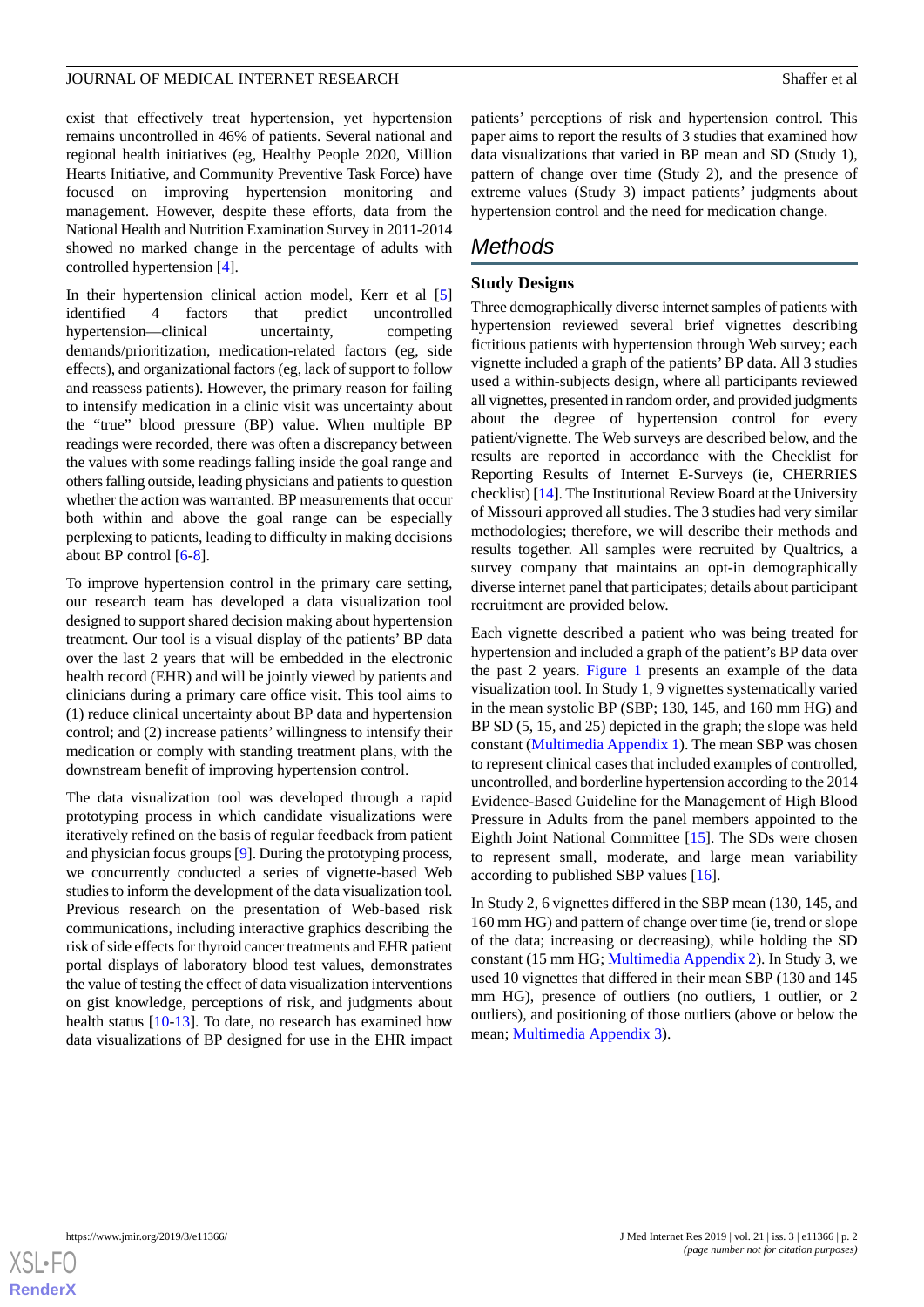#### <span id="page-2-0"></span>**Figure 1.** Sample visualization tool.



#### **Outcomes**

Primary outcomes were (1) perceived BP control; (2) need for medication change; (3) subjective risk of heart attack; and (4) subjective risk of stroke for each vignette. Perceived BP control and need for medication change were assessed using agree-disagree Likert scales, while the subjective likelihood of heart attack and stroke were measured using unlikely-likely Likert scales. In addition, we asked participants to estimate the proportion of SBP values out of range for each vignette: "What percentage of the patient's systolic blood pressure values (ie, top number) would you estimate to be out of the goal range?"

After evaluating all vignettes, participants completed the Subjective Numeracy Scale (SNS) [[17\]](#page-11-14) and a Single-Item Literacy Screener for health literacy (SILS) [[18\]](#page-11-15). In addition, participants provided demographic information (age, gender, race/ethnicity, education, and income) and responded to 2 additional items about how often they monitor and graph their own BP; no identifying information was collected or stored.

#### **Web Survey**

All data were collected by open Web surveys developed using Qualtrics survey development software [[19\]](#page-11-16). Informed consent, task instructions, practice task, vignettes, and study outcomes were all presented through a Web survey. The research team generated vignettes, BP displays, and outcomes for the studies. Of note, no adaptive items were used in the Web surveys. Responses to primary outcomes described above were recorded through slider bar. Responses to the SNS, SILS, and demographic items were all recorded using radio buttons on the Web survey, except age, which was recorded as free text. Responses to all items were required. Furthermore, back buttons

on the browsers were disabled during the survey so participants could not go back and review previous webpages or change their responses on previous pages.

In all 3 Web surveys, participants completed one practice vignette that included directions for the practice task and 5 practice items; this section of the Web surveys utilized 3 webpages. Each vignette and its corresponding 5 questionnaire items (hypertension control, need for a medication change, 10-year heart attack risk, 10-year stroke risk, and percentage of SBP values out of goal range) added 2 additional pages to each Web survey (per vignette). The SILS and SNS scales added 9 items, and the demographic variables added 7 items to each Web study. Furthermore, we provided a free textbox at the end of the study for participants to share any additional feedback on the data visualizations presented in the Web studies.

In Study 1, the Web survey included 9 vignettes; therefore, participants completed 68 total items across 27 total webpages. In Study 2, the Web survey included 6 vignettes; participants completed 53 total items across 21 total webpages. In Study 3, the Web survey included 10 vignettes; participants completed 73 total items across 29 total webpages. The presentation order of the vignettes and their associated outcome measures was randomized within subjects. In addition, the team pilot-tested each Web survey themselves for functionality and usability before the surveys were deployed.

#### **Participant Recruitment**

Qualtrics identified participants with hypertension through a single self-reported measure: "Has your doctor ever diagnosed you with hypertension, also known as high blood pressure?"; similar self-report items have been used to identify patients with

```
XSL•FO
RenderX
```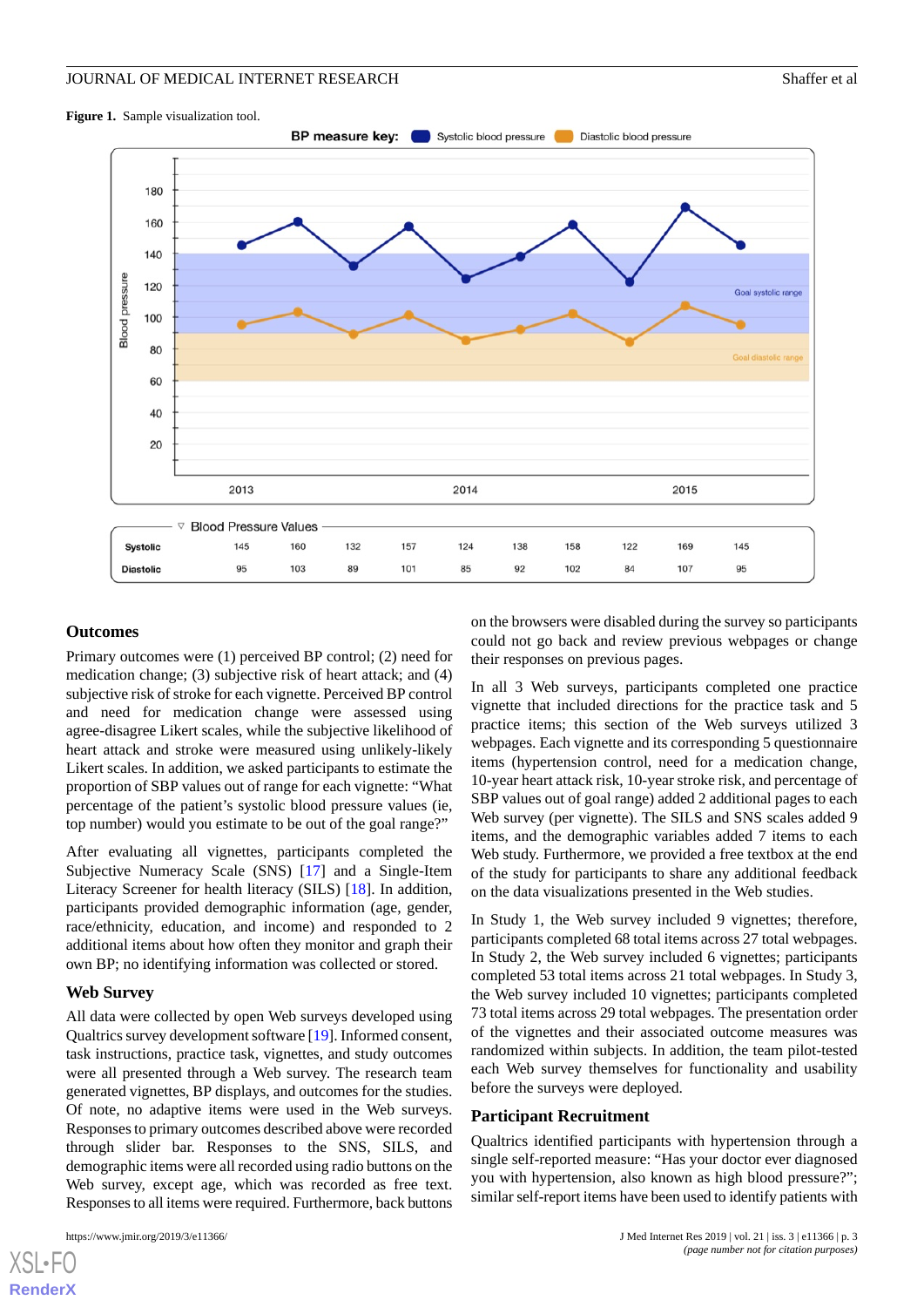hypertension in other epidemiological studies [\[20](#page-12-0)[,21](#page-12-1)]. Informed consent was received from all participants after they were apprised about the purpose of the survey and the maximum completion time for the survey (30 minutes); participants were also provided with the name and contact information for the Project Director. Data for all 3 studies were collected between May 2016 and July 2016.

We used Internet Protocol addresses and Qualtrics identification numbers to determine unique site visitors. The survey completion rate was 86% (51/59) for Study 1, 79% (50/63) for Study 2, and 66% (55/83) for Study 3. All completed questionnaires were used in the analyses.

#### **Power and Statistical Analyses**

We planned to recruit 50 patients with hypertension for each of the 3 Web studies. The sample size was determined *a priori* using G-Power [\[22](#page-12-2),[23\]](#page-12-3) with the following data characteristics: 80% power to detect a significant effect (*f*=0.25) at an alpha of .05, with a minimum correlation of .50 between repeated measures. All outcomes were treated as continuous variables. We examined the effects of data variations on primary and secondary outcomes by conducting a series of multivariate analysis of variance tests for repeated measures. Predictors included the level of the mean SBP (all studies), SBP SD (Study 1), presence and direction of slope (Study 2), and the number and direction of outliers (Study 3). All tests were conducted in SPSS version 24 and R version 3.5 and were considered statistically significant when *P*<.05.

# *Results*

#### **Participants**

Across the 3 experiments, a total of 156 patients with hypertension participated in this research. Participants were majority female (102/156, 65.4%) and white (116/156, 74.4%), with a mean age of 47.30 (range 19-79) years; [Table 1](#page-4-0) summarizes additional participants' characteristics. In accordance with the sex and gender reporting guidelines [[24\]](#page-12-4), we present the data for all 3 studies disaggregated by gender in [Multimedia Appendix 4.](#page-11-17)

In contrast, when the patient had BP that was objectively well controlled (mean 130 mm HG), the variability of the BP data had a significant impact on judgments about hypertension control and related health risks. For example, when the variability was low (SD 5 mm HG), BP was considered reasonably well controlled with little need for a medication change, and there was a much lower perceived risk of heart attack and stroke. In contrast, when variability in BP data was

high (SD 25 mm HG), the perception of BP control was similar to those patients who had much higher mean (160 mm HG) BP values. This is noteworthy because evidence suggests that BP mean, much more than variability, is predictive of outcomes that matter to patients [[25\]](#page-12-5) (ie, heart attack and stroke). The effects of home BP variability on cardiovascular events and mortality are based on post-hoc analyses of 2 studies that looked at multiple indices of home BP variability [[26\]](#page-12-6). The SD of BP is highly dependent on the mean BP, and it is unclear if indices of BP variability independent of the mean BP incrementally predict cardiovascular mortality or total mortality beyond mean SBP [[27](#page-12-7)[-29](#page-12-8)]. In addition, BP variability has unclear prognostic significance as varying methods or indices have been used to quantify the BP variability in all studies with no current standard or optimal indices available to quantify the BP variability.

Patients in Study 1 were also asked to recall the percentage of SBP values that were "out of range" (ie, exceeded 140 mm HG) in the graph. The recall was largely inaccurate but varied significantly by the SBP mean and SD  $(F_{4,200}=8.73; P<.001;$ generalized  $\eta^2$ =0.04; [Figure 2\)](#page-6-0). With low variability (SD 5), participants overestimated the percent of SBP values out of range when hypertension was controlled (mean 130) and underestimated the percent of SBP values out of range when hypertension was borderline (mean 145) or uncontrolled (mean 160). The estimates of SBP values out of range were more accurate when there was moderate to high variability in the BP data. [Figure 2](#page-6-0) shows a jellyfish plot of error in SBP recall. Dots above the dotted line represent participant overestimation, and dots below represent underestimation. For each vignette, we show the following: (1) the mean (large black dot) and 95% CI (black line) in the center; (2) a dot plot of all data points on the left; and (3) a kernel-density plot of the distribution of answers on the right.

#### **Study 1—Variations in SBP Mean and Variability**

In Study 1, we observed a significant interaction between the SBP mean and SBP SD on perceived BP control ( $F_{4,200}$ =16.94; *P*<.001; generalized  $\eta^2$ =0.08), need for medication change  $(F_{4,200} = 16.19; P < .001;$  generalized  $\eta^2 = 0.08$ ), heart attack risk  $(F_{4,200} = 8.88; P < .001;$  generalized  $\eta^2 = 0.04$ ), and stroke risk  $(F_{4,200} = 11.70; P < .001;$  generalized  $\eta^2 = 0.05;$  see [Tables 2](#page-5-0) and [3\)](#page-6-1). When the mean SBP was high (160 mm HG), variability in the BP data did not impact the perception of BP control. Across all 3 SDs, participants reported that hypertension was *not* well controlled, patients *should* change their medication, and patients had an *elevated* risk of heart attack and stroke.

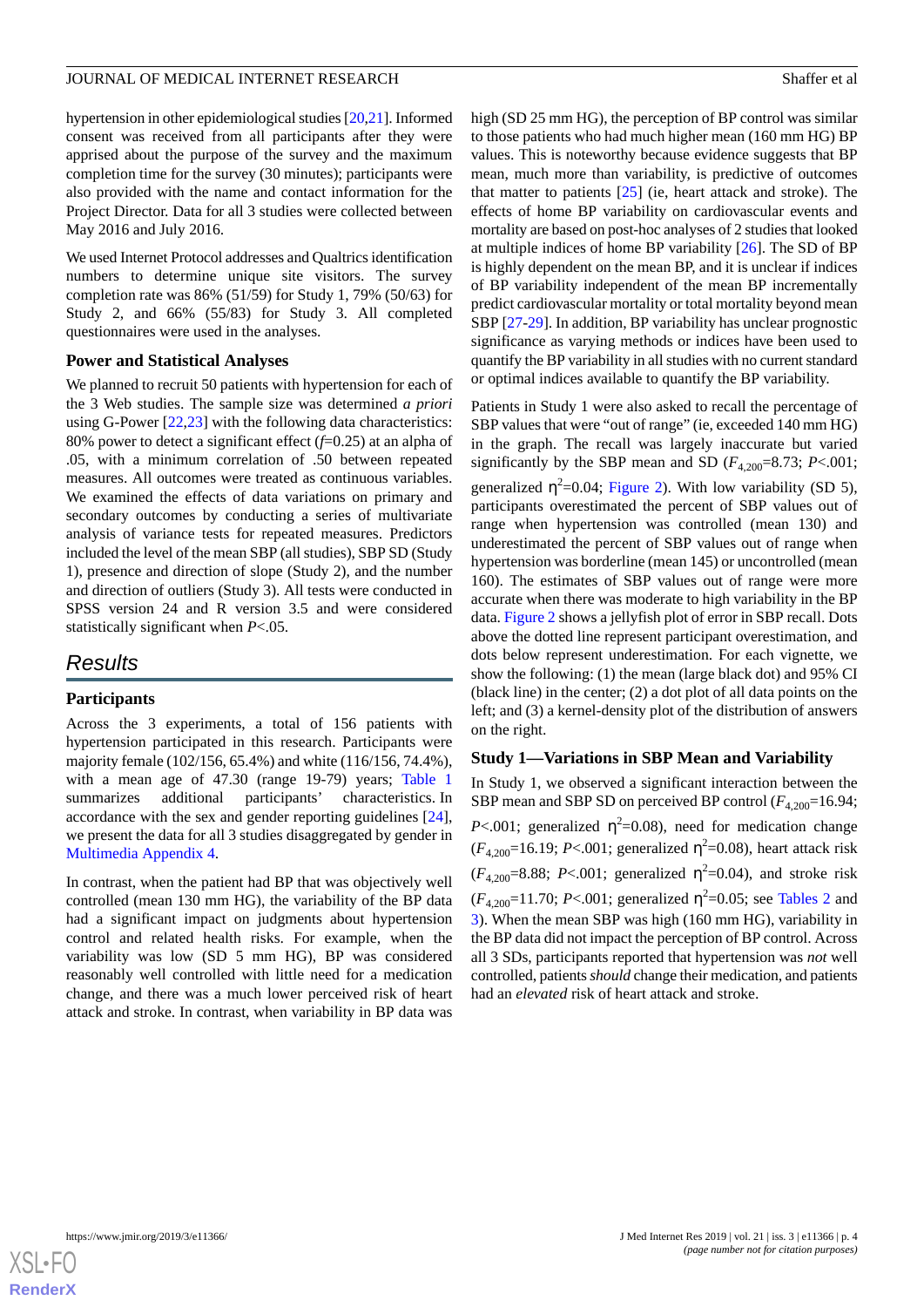#### <span id="page-4-0"></span>**Table 1.**

| Characteristics                                              | Study 1, (n=51)  | Study 2, (n=50)  | Study 3, (n=53)  |
|--------------------------------------------------------------|------------------|------------------|------------------|
| Gender, male, n (%)                                          | 19(36)           | 17(34)           | 18(33)           |
| Age (years)                                                  |                  |                  |                  |
| Mean (SD)                                                    | 47.0(13.1)       | 44.7 (13.6)      | 50.2(14.5)       |
| Range                                                        | 19-72            | 20-79            | 19-77            |
| Race or ethnicity, n (%)                                     |                  |                  |                  |
| White or Caucasian                                           | 44 (86)          | 34(68)           | 38(69)           |
| <b>Black or African American</b>                             | 3(6)             | 10(20)           | 9(16)            |
| Asian or Pacific Islander                                    | 2(4)             | 1(2)             | 3(5)             |
| American Indian or Alaskan Native                            | $\boldsymbol{0}$ | 1(2)             | 1(2)             |
| Hispanic or Latino/a                                         | 2(4)             | 3(6)             | 2(4)             |
| Other                                                        | $\boldsymbol{0}$ | 1(2)             | 2(4)             |
| Single-Item Literacy Screener for health literacy, mean (SD) | 2.0(1.0)         | 1.8(0.8)         | 2.0(0.9)         |
| Subjective Numeracy Scale, mean (SD)                         | 4.3(0.9)         | 4.3(1.1)         | 4.3(1.0)         |
| Education, n (%)                                             |                  |                  |                  |
| Some high school                                             | 1(2)             | 1(2)             | 2(4)             |
| High school graduate                                         | 10(20)           | 14(28)           | 13(24)           |
| Some college                                                 | 16(32)           | 12(24)           | 16(29)           |
| Vocational training                                          | 4(8)             | 7(14)            | 4(7)             |
| Associate's degree                                           | 4(8)             | 6(12)            | 7(13)            |
| Bachelor's degree                                            | 9(18)            | 5(10)            | 8(15)            |
| Master's degree                                              | $\boldsymbol{0}$ | 3(6)             | 4(7)             |
| Professional degree                                          | 5(10)            | 1(2)             | $\boldsymbol{0}$ |
| Doctoral degree                                              | 1(2)             | 1(2)             | 1(2)             |
| Income (US \$), $n$ (%)                                      |                  |                  |                  |
| $<10\mathrm{k}$                                              | 5(10)            | 1(2)             | 1(2)             |
| $10 - 19k$                                                   | 4(8)             | 7(14)            | 6(11)            |
| $20 - 29k$                                                   | 7(13)            | 7(14)            | 13 (24)          |
| $30 - 39k$                                                   | 5(10)            | 7(14)            | 10(18)           |
| 40-49k                                                       | 9(17)            | 4(8)             | 5(9)             |
| 50-59k                                                       | 4(8)             | 9(18)            | 8(15)            |
| 60-69k                                                       | 4(8)             | 5(10)            | 2(4)             |
| 70-79k                                                       | 3(6)             | $\boldsymbol{0}$ | 3(5)             |
| 80-89k                                                       | 2(4)             | 2(4)             | 4(7)             |
| 90-99k                                                       | 1(2)             | 2(4)             | $\boldsymbol{0}$ |
| $100 - 149k$                                                 | 6(12)            | 5(10)            | 1(2)             |
| $>\!\!149k$                                                  | 1(2)             | 1(2)             | 2(4)             |
| How often do you monitor your BP at home?, n (%)             |                  |                  |                  |
| Never                                                        | 11(22)           | 7(14)            | 8(15)            |
| Annually                                                     | 4(8)             | 4(8)             | 4(7)             |
| Monthly                                                      | 13(25)           | 19(38)           | 14(25)           |
| Weekly                                                       | 9(18)            | 12(24)           | 21 (38)          |
| Daily                                                        | 14(27)           | 8(16)            | 8(15)            |

https://www.jmir.org/2019/3/e11366/ J Med Internet Res 2019 | vol. 21 | iss. 3 | e11366 | p. 5 *(page number not for citation purposes)*

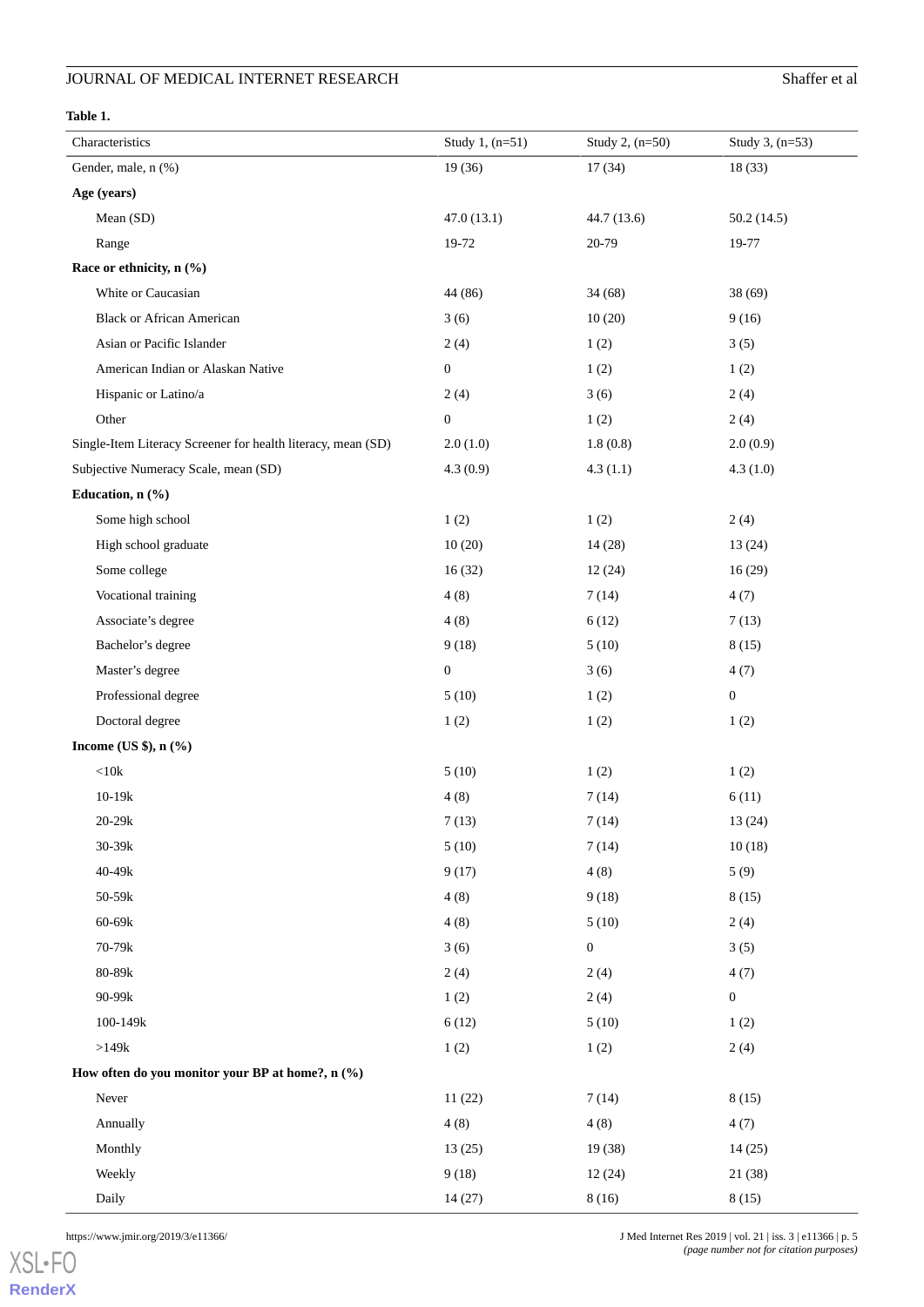| Characteristics                                            | Study 1, $(n=51)$ | Study 2, $(n=50)$ | Study 3, $(n=53)$ |
|------------------------------------------------------------|-------------------|-------------------|-------------------|
| How often do you graph your home BP measurements?, $n$ (%) |                   |                   |                   |
| Never                                                      | 29(57)            | 32(64)            | 33(60)            |
| Annually                                                   | 4(8)              | 3(6)              | 3(5)              |
| Monthly                                                    | 6(12)             | 6(12)             | 9(16)             |
| Weekly                                                     | 6(12)             | 7(14)             | 7(13)             |
| Daily                                                      | 6(12)             | 2(4)              | 3(5)              |

<span id="page-5-0"></span>**Table 2.** Results of Study 1—blood pressure control.

| Level of agreement with the following statements | SD 5, mean (95%)        | SD 15, mean (95%)       | SD 25, mean (95%)       |
|--------------------------------------------------|-------------------------|-------------------------|-------------------------|
| (0 "Strongly Disagree"-100 "Strongly Agree")     | CI                      | CI                      | CI                      |
| This patient's blood pressure is well controlled |                         |                         |                         |
| Mean $BP^{a,b}=130$                              | 79.37 (73.38-           | 56.82 (48.87-           | 29.18 (21.47-           |
|                                                  | 85.36)                  | 64.78)                  | 36.88)                  |
| Mean $BP=145$                                    | 39.57 (30.80-<br>48.33) | 23.45 (15.97-<br>30.93) | 21.8 (13.85-29.76)      |
| Mean $BP=160$                                    | 22.75 (14.51-<br>30.98) | 16.61 (9.44-23.77)      | 17.57 (10.28-<br>24.85) |
| This patient needs to change their medication    |                         |                         |                         |
| Mean $BP=130$                                    | 29.75 (21.41-           | 47.39 (39.46-           | 71.27 (63.31-           |
|                                                  | 38.12)                  | 55.32)                  | 79.24)                  |
| Mean $BP=145$                                    | 58.16 (49.39-           | 76.53 (69.19-           | 85.04 (79.42-           |
|                                                  | 66.92)                  | 83.87)                  | 90.66)                  |
| Mean $BP=160$                                    | 86.47 (80.52-           | 85.25 (78.51-           | 83.43 (76.12-           |
|                                                  | 92.42)                  | 92.00)                  | 90.74)                  |

<sup>a</sup>BP: blood pressure.

<sup>b</sup>All BPs provided in mm HG.

#### **Study 2—Data Trends**

In Study 2, we observed that patient ratings of hypertension control, need for medication changes, and 10-year risk of heart attack and stroke were significantly affected by trends visible in the BP data (see [Tables 4](#page-7-0) and [5\)](#page-7-1) *.* Participants judged a positive data trend (depicting SBP values increasing over time) to be significantly less well controlled  $(F_{1,49}=107.53; P<.001;$ generalized  $\eta^2$ =0.45), in greater need of medication change ( $F_{1,49}$ =129.07; *P*<.001; generalized  $\eta^2$ =0.51), and at greater 10-year risk for a heart attack  $(F<sub>1,49</sub>=112.79; P<.001;$  generalized  $η<sup>2</sup>=0.47$ ) and stroke ( $F<sub>1,49</sub>=111.52$ ;  $P<.001$ ; generalized  $\eta^2$ =0.47) than a negative data trend (depicting SBP values decreasing over time) with the same SBP mean. Consistent with Study 1, participants' recall of the percentage of SBP measurements out of range was largely inaccurate ([Figure 3\)](#page-8-0). Although the graphs depicting an increasing and decreasing trend had the same number of out-of-range measurements, participants recalled seeing a greater percentage of out-of-range values when the SBP was increasing over time than when the slope was decreasing  $(F_{1,49}=33.04; P<.001;$  generalized  $\eta^2 = 0.16$ ).

#### **Study 3—Outliers**

Another way of examining the effect of variability in judgments about BP control is to consider the presence of extreme values (ie, outliers) independent of the overall measurement variance. In Study 3, we compared judgments about uniform data patterns (ie, no discernable outliers) with those with either 1 or 2 outliers. In addition, we systematically varied whether those outliers were above or below the mean BP of the depicted time period. The presence and number of outliers significantly affected judgments of hypertension control  $(F_{4, 216}=17.98; P<.001;$ generalized  $\eta^2$ =0.14), need for medication change ( $F_{4,216}$ =13.38; *P*<.001; generalized  $\eta^2$ =0.11), and perceived risk of heart attack  $(F_{4,216}=12.85; P<.001;$  generalized  $\eta^2=0.10$ ), and stroke  $(F_{4,216}=13.81; P<.001;$  generalized  $\eta^2=0.11;$  [Tables 6](#page-8-1) and [7\)](#page-9-0). When any extreme values were present, participants judged the patient to have hypertension that was significantly less well controlled, to be in greater need of medication change, and to be at greater 10-year risk for a heart attack or stroke than when the data had a more uniform distribution. Furthermore, 2 outliers (whether above or below the mean) were considered significantly more concerning than a single outlier.

Finally, recall for the percent of SBP values out of range was also significantly impacted by the presence and magnitude of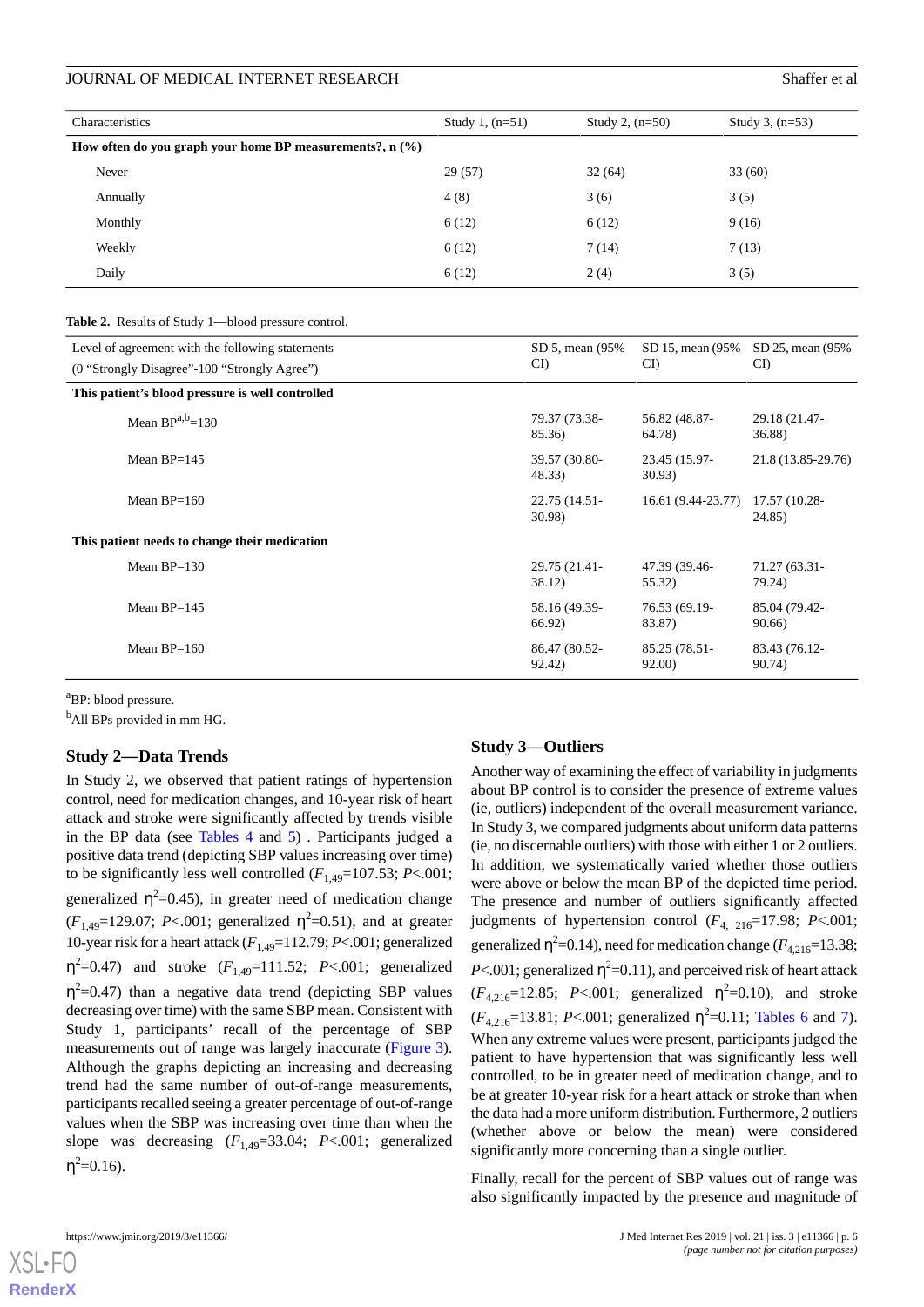extreme values  $(F_{4,216} = 5.54; P < .001;$  generalized  $\eta^2 = 0.04;$ [Figure 4\)](#page-9-1). When hypertension was controlled (mean 130), participants overestimated the percent of SBP values out of range with a uniform distribution and outlier(s) above the mean but more accurately recalled the percent of SBP values out of range when the outlier(s) were below the mean. In contrast,

with borderline hypertension control (mean 145), recall for percent of SBP values out of range was fairly accurate with a uniform distribution and when there was only one outlier above the mean. However, participants consistently underestimated the percent of SBP values out of range when there was a single outlier below the mean or 2 outliers in either direction.

<span id="page-6-1"></span>

| <b>Table 3.</b> Results of Study 1—risk perception and recall. |
|----------------------------------------------------------------|
|----------------------------------------------------------------|

| Perceived likelihood of the following events                  | SD 5, mean (95% CI) | SD 15, mean (95% CI) | SD 25, mean (95% CI) |
|---------------------------------------------------------------|---------------------|----------------------|----------------------|
| (1 "Extremely Unlikely"-10 "Extremely Likely")                |                     |                      |                      |
| Heart attack in the next 10 years                             |                     |                      |                      |
| Mean $BP^{a,b}=130$                                           | $3.82(3.26-4.39)$   | $4.29(3.67-4.92)$    | $6.33(5.73-6.94)$    |
| Mean $BP=145$                                                 | $5.59(4.90-6.27)$   | $7.22(6.57-7.86)$    | $7.61(7.09-8.13)$    |
| Mean $BP=160$                                                 | $7.67(7.05-8.28)$   | $7.98(7.32-8.64)$    | 8.12 (7.65-8.59)     |
| Stroke in the next 10 years                                   |                     |                      |                      |
| Mean $BP=130$                                                 | $3.76(3.17-4.36)$   | $4.45(3.77-5.13)$    | $6.63(5.95-7.30)$    |
| Mean $BP=145$                                                 | $5.76(5.08-6.45)$   | $7.43(6.84 - 8.03)$  | $8.00(7.45-8.62)$    |
| Mean $BP=160$                                                 | $8.04(7.45-8.62)$   | 8.14 (7.49-8.78)     | 8.35 (7.91-8.80)     |
| $\%$ of systolic blood pressure points out of range (0%-100%) |                     |                      |                      |
| Mean $BP=130$ (Actual)                                        | $\overline{0}$      | 40                   | 40                   |
| Mean $BP=130$ (Recalled)                                      | 26.84 (17.98-35.71) | 38.53 (30.83-46.23)  | 51.06 (44.01-58.10)  |
| Mean $BP=145$ (Actual)                                        | 90                  | 60                   | 60                   |
| Mean $BP=145$ (Recalled)                                      | 61.84 (53.10-70.59) | 64.08 (57.12-71.04)  | 67.63 (61.69-73.57)  |
| Mean $BP=160$ (Actual)                                        | 100                 | 90                   | 70                   |
| Mean BP=160 (Recalled)                                        | 79.78 (72.17-87.39) | 77.42 (69.45-85.42)  | 71.63 (65.24-78.02)  |

<span id="page-6-0"></span><sup>a</sup>BP: blood pressure.

<sup>b</sup>All BPs provided in mm HG.

**Figure 2.** Error in the systolic blood pressure recall—Study 1, mean (large black dot) 95% CI.

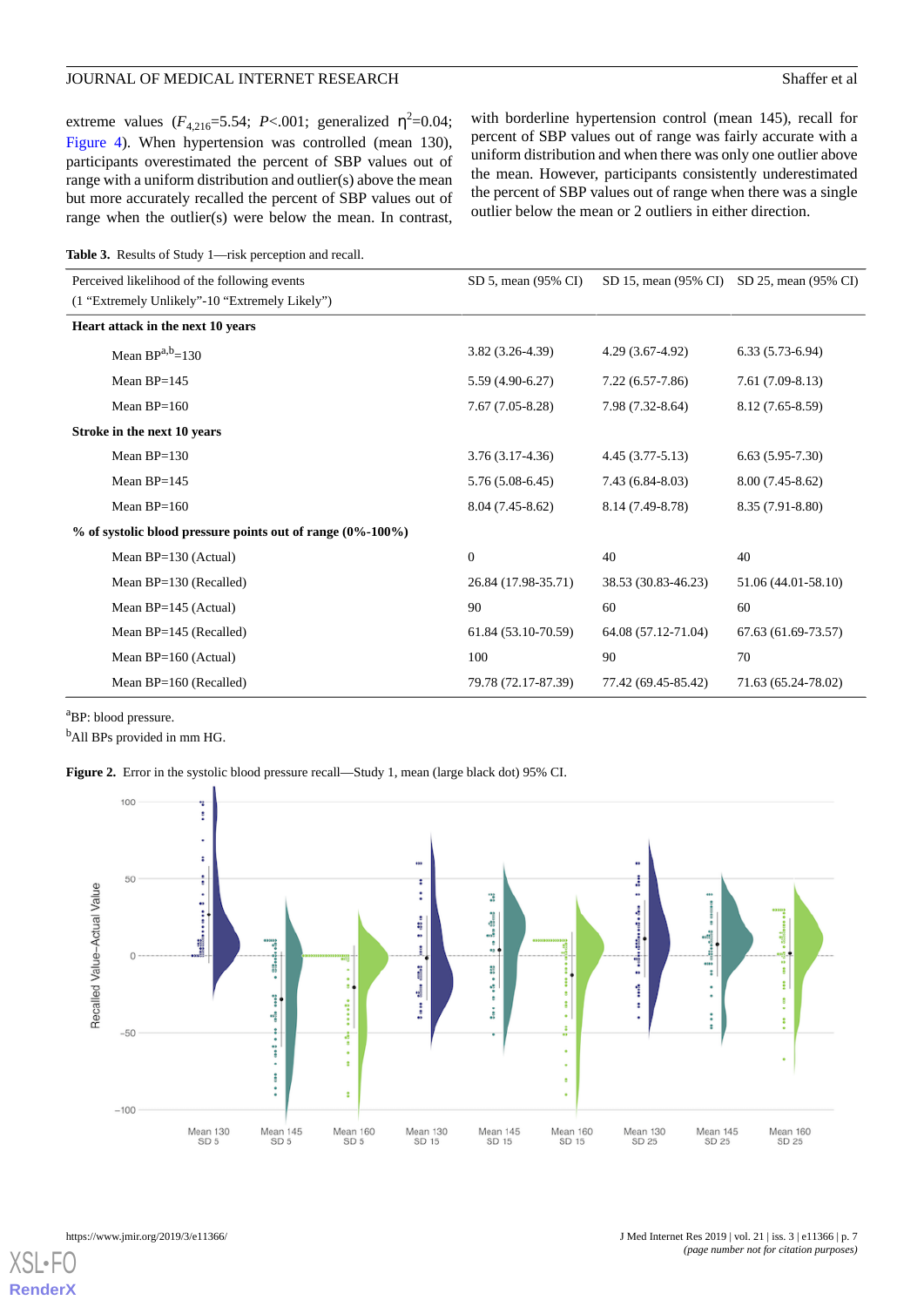<span id="page-7-0"></span>**Table 4.** Results of Study 2—blood pressure control.

| Level of agreement with the following statements | Increasing, mean (95% CI) | Decreasing, mean (95% CI) |
|--------------------------------------------------|---------------------------|---------------------------|
| (0 "Strongly Disagree"-100 "Strongly Agree")     |                           |                           |
| This patient's blood pressure is well controlled |                           |                           |
| Mean $BP^{a,b}=130$                              | 30.88 (21.93-39.83)       | 85.72 (79.2-92.24)        |
| Mean $BP = 145$                                  | 20.40 (13.06-27.74)       | 73.80 (66.18-81.42)       |
| Mean $BP=160$                                    | 11.26 (4.90-1762)         | 49.86 (40.45-59.27)       |
| This patient needs to change their medication    |                           |                           |
| Mean $BP=130$                                    | 82.26 (75.85-88.67)       | 21.70 (13.47-29.93)       |
| Mean $BP=145$                                    | 85.78 (79.37-92.19)       | 27.32 (19.41-35.23)       |
| Mean $BP=160$                                    | 90.80 (84.15-97.45)       | 45.50 (35.72-55.28)       |

<sup>a</sup>BP: blood pressure.

<span id="page-7-1"></span><sup>b</sup>All BPs provided in mm HG.

**Table 5.** Results of Study 2—risk perception and recall.

| Perceived likelihood of the following events                  | Increasing, mean (95% CI) | Decreasing, mean (95% CI) |
|---------------------------------------------------------------|---------------------------|---------------------------|
| (1 "Extremely Unlikely"-10 "Extremely Likely)                 |                           |                           |
| Heart attack in the next 10 years                             |                           |                           |
| Mean $BP^{a,b}=130$                                           | $7.18(6.58-7.78)$         | $3.02(2.42-3.62)$         |
| Mean BP=145                                                   | $7.96(7.39-8.53)$         | $3.66(3.01-4.31)$         |
| Mean $BP=160$                                                 | $9.00(8.56-9.44)$         | $5.60(4.89-6.31)$         |
| Stroke in the next 10 years                                   |                           |                           |
| Mean $BP=130$                                                 | $7.18(6.55-7.81)$         | 2.96 (2.34-3.58)          |
| Mean $BP=145$                                                 | 7.98 (7.38-8.58)          | $3.60(2.98-4.22)$         |
| Mean $BP=160$                                                 | $9.08(8.60-9.56)$         | $5.56(4.80-6.32)$         |
| $\%$ of systolic blood pressure points out of range (0%-100%) |                           |                           |
| Mean $BP=130$ (Actual)>                                       | 40                        | 40                        |
| Mean $BP=130$ (Estimate)                                      | 56.48 (49.30-63.66)       | 29.4 (21.45-37.35)        |
| Mean $BP=145$ (Actual)                                        | 60                        | 60                        |
| Mean BP=145 (Estimate)                                        | 63.86 (56.89-70.83)       | 44.82 (37.15-52.49)       |
| Mean $BP=160$ (Actual)                                        | 90                        | 90                        |
| Mean $BP=160$ (Estimate)                                      | 84.66 (78.94-90.38)       | 61.78 (52.23-71.33)       |

<sup>a</sup>BP: blood pressure.

<sup>b</sup>All BPs provided in mm HG.



https://www.jmir.org/2019/3/e11366/ J Med Internet Res 2019 | vol. 21 | iss. 3 | e11366 | p. 8 *(page number not for citation purposes)*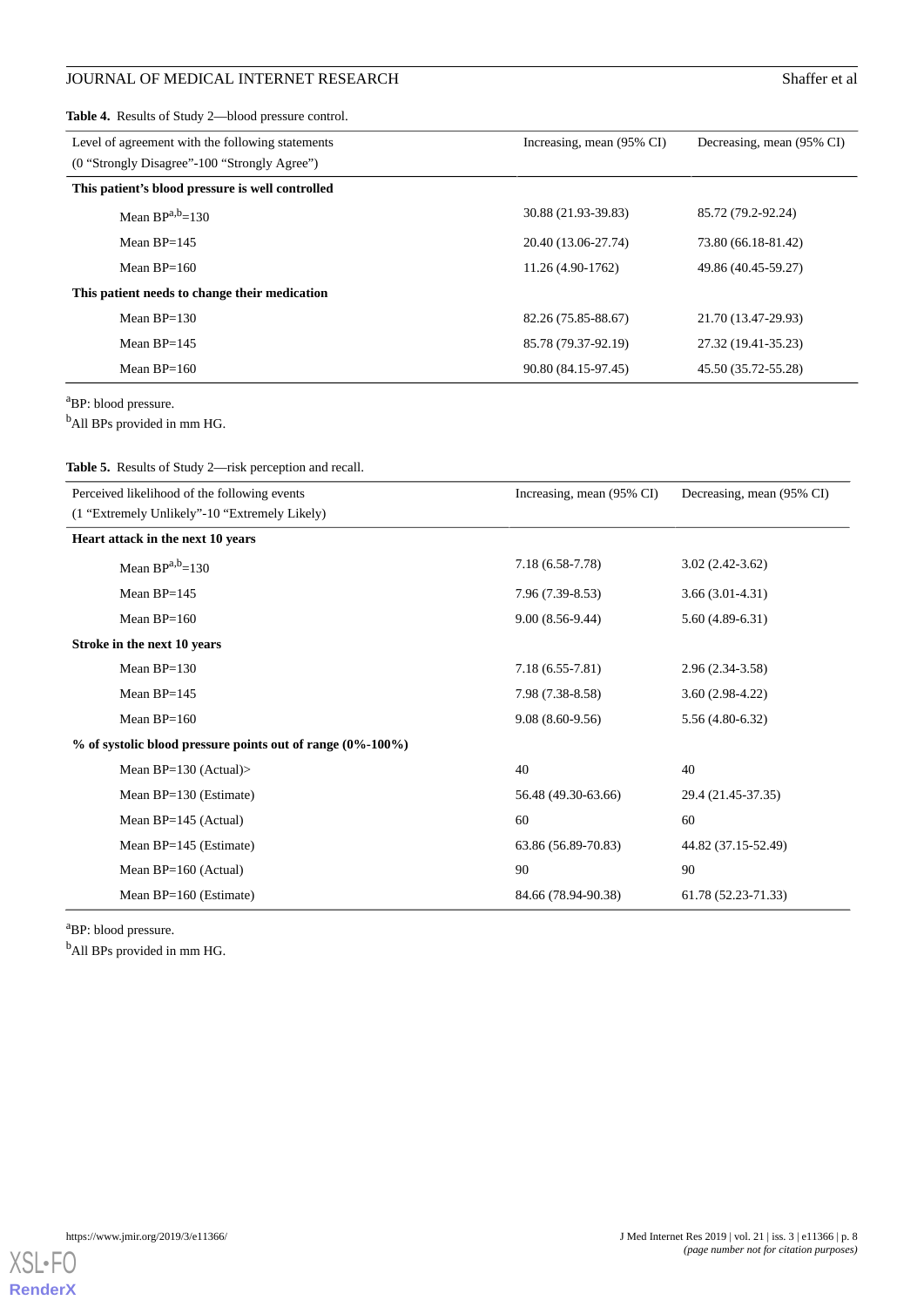<span id="page-8-0"></span>**Figure 3.** Error in the systolic blood pressure recall—Study 2, mean (large black dot) 95% CI.



#### <span id="page-8-1"></span>**Table 6.** Results of Study 3— blood pressure control.

| Level of agreement with the following statements | Uniform, mean       | 1 Up, mean          | 1 Down. mean        | 2 Up, mean          | 2 Down, mean        |
|--------------------------------------------------|---------------------|---------------------|---------------------|---------------------|---------------------|
| (0 "Strongly Disagree"-100 "Strongly Agree")     | $(95\% \text{ CI})$ | $(95\% \text{ CI})$ | $(95\% \text{ CI})$ | $(95\% \text{ C}I)$ | $(95\% \text{ CI})$ |
| This patient's blood pressure is well controlled |                     |                     |                     |                     |                     |
| Mean $BP^{a,b} = 130$                            | 89.22 (84.12-       | 68.91 (61.41-       | 67.71 (59.49-       | 53.07 (44.47-       | 47.02 (38.60-       |
|                                                  | 94.32)              | 76.41)              | 75.93)              | 61.68)              | 55.44)              |
| Mean $BP=145$                                    | 37.04 (28.15-       | 40.65 (32.40-       | 28.49 (20.33-       | 39.27 (30.43-       | 19.09 (11.84-       |
|                                                  | 45.92)              | 48.91)              | 36.65               | 48.12               | 26.34)              |
| This patient needs to change their medication    |                     |                     |                     |                     |                     |
| Mean $BP=130$                                    | 20.87 (12.67-       | 33.18 (24.89-       | 32.47 (24.61-       | 49.87 (40.89-       | 53.98 (46.44-       |
|                                                  | 29.07)              | 41.48)              | 40.33               | 58.85)              | 61.52)              |
| Mean $BP=145$                                    | 70.93 (62.51-       | 65.04 (56.26-       | 76.93 (69.52-       | 73.25 (65.42-       | 84.51 (77.91-       |
|                                                  | 79.35)              | 73.81)              | 84.34)              | 81.09)              | 91.11)              |

<sup>a</sup>BP: blood pressure.

<sup>b</sup>All BPs provided in mm HG.

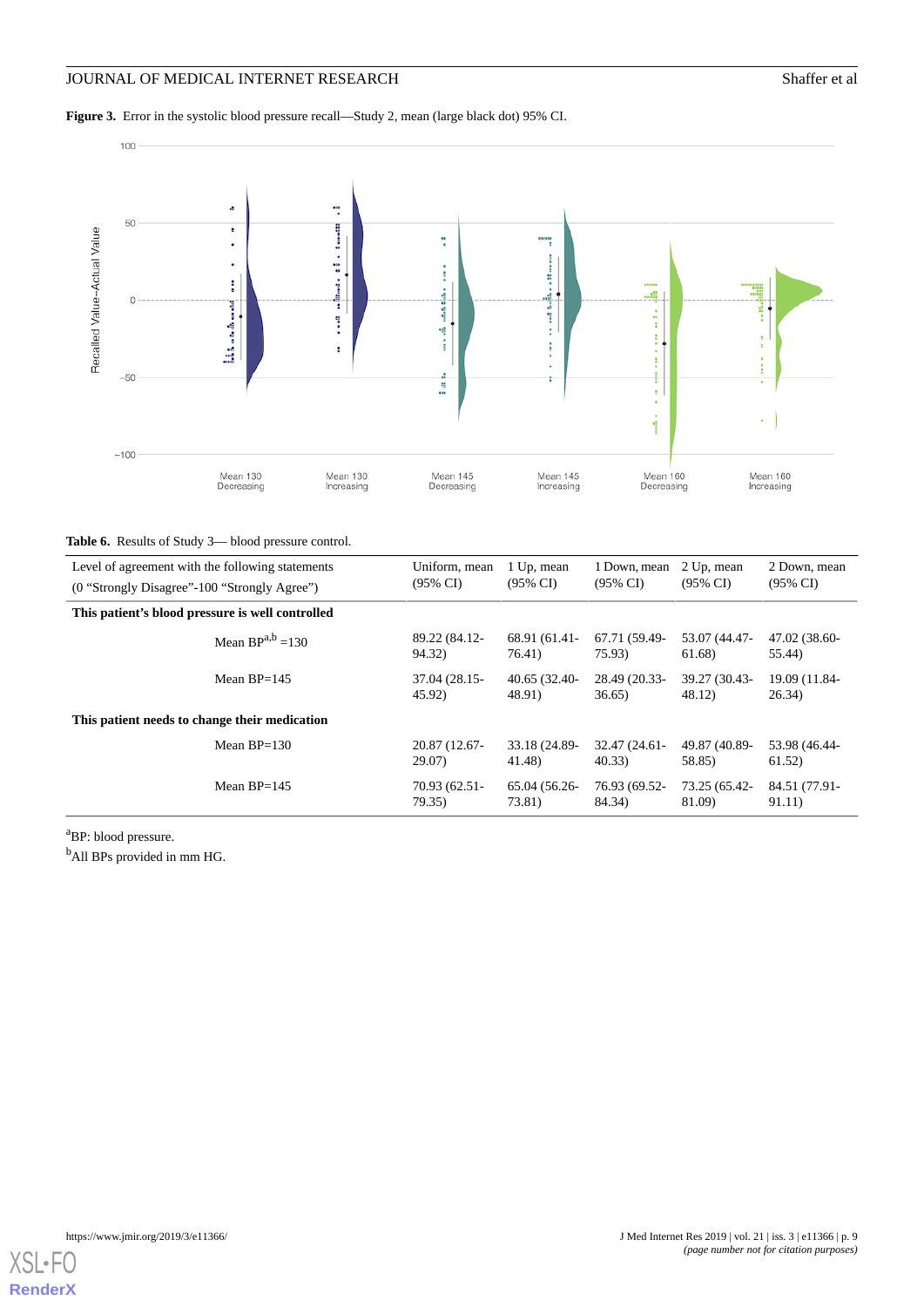<span id="page-9-0"></span>**Table 7.** Results of Study 3—risk perception and recall.

| Perceived likelihood of the following events                  | (1 "Extremely Unlikely"-10 "Extremely Likely") | Uniform, mean<br>$(95\% \text{ CI})$ | 1 Up, mean<br>$(95\% \text{ CI})$ | 1 Down, mean<br>$(95\% \text{ CI})$ | 2 Up, mean<br>$(95\% \text{ CI})$                                       | 2 Down, mean<br>$(95\% \text{ CI})$ |
|---------------------------------------------------------------|------------------------------------------------|--------------------------------------|-----------------------------------|-------------------------------------|-------------------------------------------------------------------------|-------------------------------------|
| Heart attack in the next 10 years                             |                                                |                                      |                                   |                                     |                                                                         |                                     |
|                                                               | Mean $BP^{a,b}=130$                            | $2.65(2.12-3.19)$                    |                                   |                                     | $4.02(3.32-4.72)$ $3.87(3.28-4.46)$ $5.29(4.57-6.01)$ $4.85(4.22-5.49)$ |                                     |
|                                                               | Mean $BP=145$                                  | $6.42(5.75-7.08)$                    |                                   |                                     | $6.24(5.63-6.84)$ $7.07(6.48-7.66)$ $6.82(6.10-7.54)$ $7.69(7.11-8.27)$ |                                     |
| Stroke in the next 10 years                                   |                                                |                                      |                                   |                                     |                                                                         |                                     |
|                                                               | Mean $BP=130$                                  | $2.58(2.08-3.08)$                    | 4.14 (3.40-4.88)                  |                                     | $3.90(3.24-4.56)$ $5.46(4.69-6.23)$                                     | 4.76 (4.06-5.46)                    |
|                                                               | Mean $BP=145$                                  | $6.55(5.87-7.22)$                    |                                   |                                     | $6.42(5.83-7.01)$ $7.35(6.73-7.97)$ $6.95(6.22-7.67)$ $7.98(7.39-8.57)$ |                                     |
| $\%$ of systolic blood pressure points out of range (0%-100%) |                                                |                                      |                                   |                                     |                                                                         |                                     |
|                                                               | Mean $BP=130$ (Actual)                         | $\mathbf{0}$                         | 10                                | 30                                  | 20                                                                      | 40                                  |
|                                                               | Mean $BP=130$ (Estimate)                       | 19.58 (11.44-<br>27.72)              | 28.80 (20.61-<br>36.99)           | 29.27 (21.89-<br>36.65)             | 39.47 (31.96-<br>46.98)                                                 | 41.58 (33.79-<br>49.38)             |
|                                                               | Mean $BP=145$ (Actual)                         | 60                                   | 60                                | 80                                  | 80                                                                      | 80                                  |
|                                                               | Mean $BP=145$ (Estimate)                       | 59.33 (51.92-<br>66.74)              | 54.09 (46.88-<br>61.31)           | 61.78 (54.28-<br>69.29              | 53.18 (45.69-<br>60.67)                                                 | 65.91 (58.41-<br>73.41)             |

<span id="page-9-1"></span><sup>a</sup>BP: blood pressure.

<sup>b</sup>All BPs provided in mm HG.

**Figure 4.** Error in the systolic blood pressure recall—Study 3, mean (large black dot) 95% CI.



# *Discussion*

#### **Principal Findings**

To inform the development of a physician-patient shared data visualization tool for BP values, we conducted 3 vignette-based Web studies to understand better how patients interpret the variability in visualizations of BP data. In all studies, we observed that patients with hypertension consistently judged variations in BP data as meaningful indicators of hypertension control. In Study 1, increased variability in SBP data was associated with increasingly negative judgments about hypertension control, even when the mean SBP remained

[XSL](http://www.w3.org/Style/XSL)•FO **[RenderX](http://www.renderx.com/)**

constant and within goal range. In Study 2, we demonstrated that the pattern of change in SBP values over time also significantly influenced judgments about hypertension control. While graphs depicting an increase in the SBP over time were appropriately judged to be of greater concern than graphs showing a decrease in the SBP over time, recall for the number of out-of-range BP values was inaccurate. When the SBP values increased over time, patients remembered more out-of-range values than when the slope decreased, even though the number of out-of-range values did not differ in our study. Finally, the presence of outliers (Study 3) also significantly impacted patients' judgments about hypertension control, the need for a medication change, and the risks associated with uncontrolled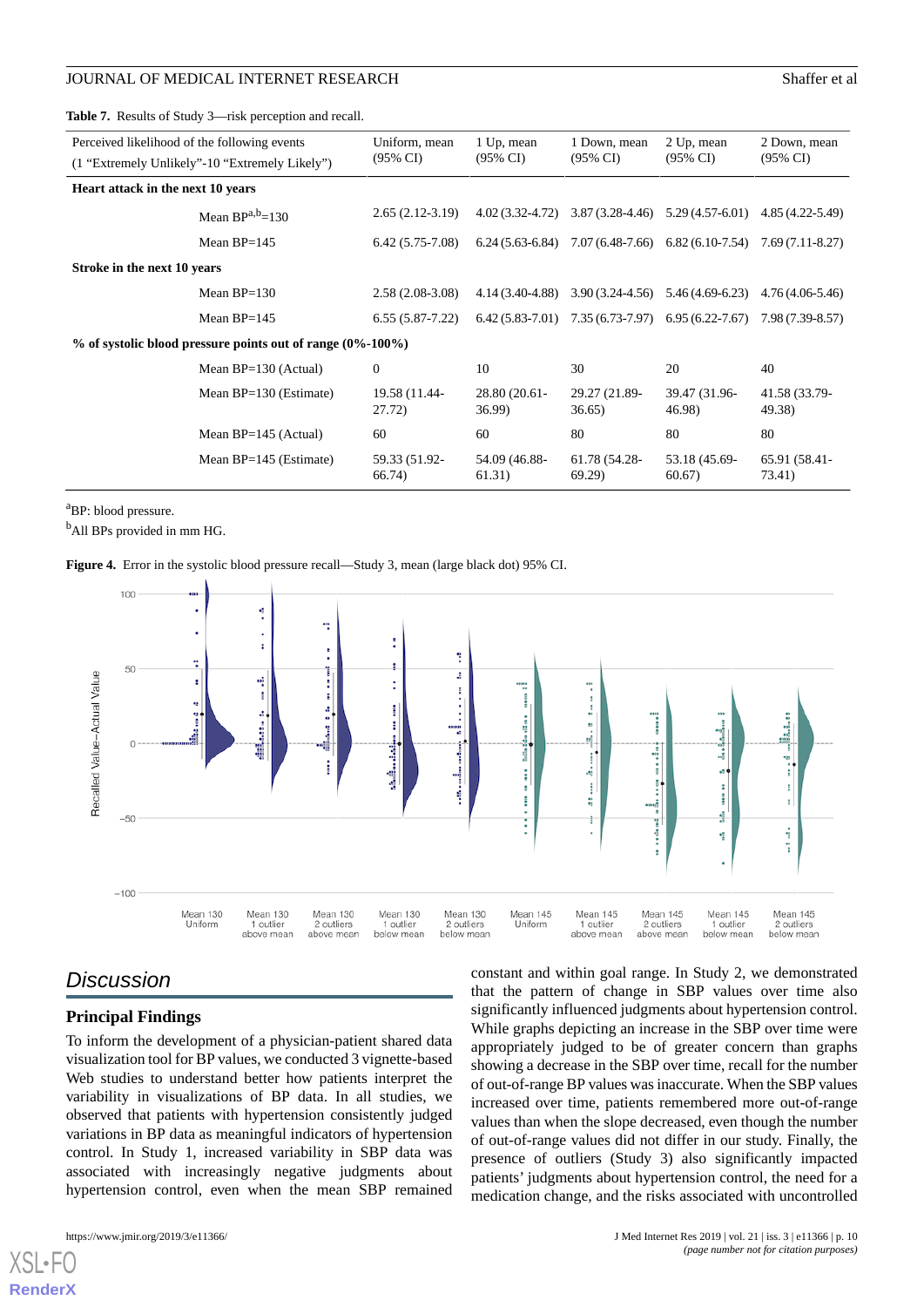hypertension. Observing even 1 or 2 outliers in BP data leads patients to inappropriately determine that hypertension is not well controlled.

The use of data visualization in electronic medical records has the potential to transform clinical encounters. While the technology to develop these tools is available, little is known about how these data displays will influence patients'judgments about hypertension control and subsequent decisions regarding treatment. These 3 studies have demonstrated that judgments about hypertension control are strongly and inappropriately influenced by the presence of outliers and variability in the data. Outliers and variability mask mean BP values and the presence of data trends—important predictors of BP-related health outcomes (eg, heart attack or stroke) [[25\]](#page-12-5). These findings are important for the development of interventions to promote shared decision making in primary care, which must direct attention to clinically meaningful information, that is, mean BP and trends rather than variability in BP or outliers [[25\]](#page-12-5). It should be stressed that these conclusions about the potential benefits of visualization techniques that minimize the impact of outliers and variability would apply only to measurements obtained from well-calibrated BP measurement devices. These recommendations should not be applied to devices where variability is derived from inaccurate measurement.

#### **Limitations**

There are several limitations to these studies that potentially constrain their generalizability. One limitation is the use of internet patient samples. When patients are making decisions about treatment for hypertension, they are typically made in

conjunction with their physician during a clinic visit. In addition, while our sample of patients is more demographically diverse than typical internet samples, it is not representative of the population of patients with hypertension. Furthermore, we focused only on patients in these studies; therefore, future work should examine the effect of data visualization on physicians' judgments about hypertension control, as well as the effect on shared patient-physician decisions. It is possible that physicians will perform similarly to patients because we are examining judgments that stem from common perceptual and cognitive processes [[30,](#page-12-9)[31](#page-12-10)]. On the other hand, physicians may have greater knowledge about the relative importance of the BP mean and variability than patients, which could alter their judgments.

#### **Conclusions**

Health information technologies provide an opportunity for patients to become more engaged in decision making about hypertension control. We are endeavoring to design a data visualization tool for BP that can be jointly used by physicians and patients in this decision-making process. This tool aims to make the limited time shared in the exam room more efficient and effective. Defining how data elements, such as trends, variability, and outliers, support or detract from an understanding of the data will aid in the design of data visualizations that highlight meaningful characteristics of the data; this may, in turn, result in shared decisions that are better informed. Areas for future study include understanding how these parameters influence physician judgments about hypertension control and how information acquisition from data visualizations is affected by numeracy, health literacy, and graph literacy of patients and physicians.

#### **Acknowledgments**

This project was supported by the Agency for Healthcare Research and Quality (grant number R01HS023328). The content is solely the responsibility of the authors and does not necessarily represent the official views of the Agency for Healthcare Research and Quality.

The data from this manuscript were previously presented at the 2016 and 2017 Annual Meetings of the Society for Medical Decision Making.

The authors would like to thank Joey Burant (@jbburant) and John Burn-Murdock (@jburnmurdock) for inspiring the "jellyfish" plots used in this manuscript. Joey posted R code via Twitter that was helpful in the construction of these plots, and John coined the plot name.

#### <span id="page-10-0"></span>**Conflicts of Interest**

None declared.

#### <span id="page-10-1"></span>**Multimedia Appendix 1**

Study 1 Materials.

[[PDF File \(Adobe PDF File\), 805KB-Multimedia Appendix 1](https://jmir.org/api/download?alt_name=jmir_v21i3e11366_app1.pdf&filename=ed445cc680fb78ac5f02fd9733571974.pdf)]

#### **Multimedia Appendix 2**

Study 2 Materials.

[[PDF File \(Adobe PDF File\), 516KB-Multimedia Appendix 2](https://jmir.org/api/download?alt_name=jmir_v21i3e11366_app2.pdf&filename=db33c5c6a0c5399ca8f8a0dadd7acb32.pdf)]

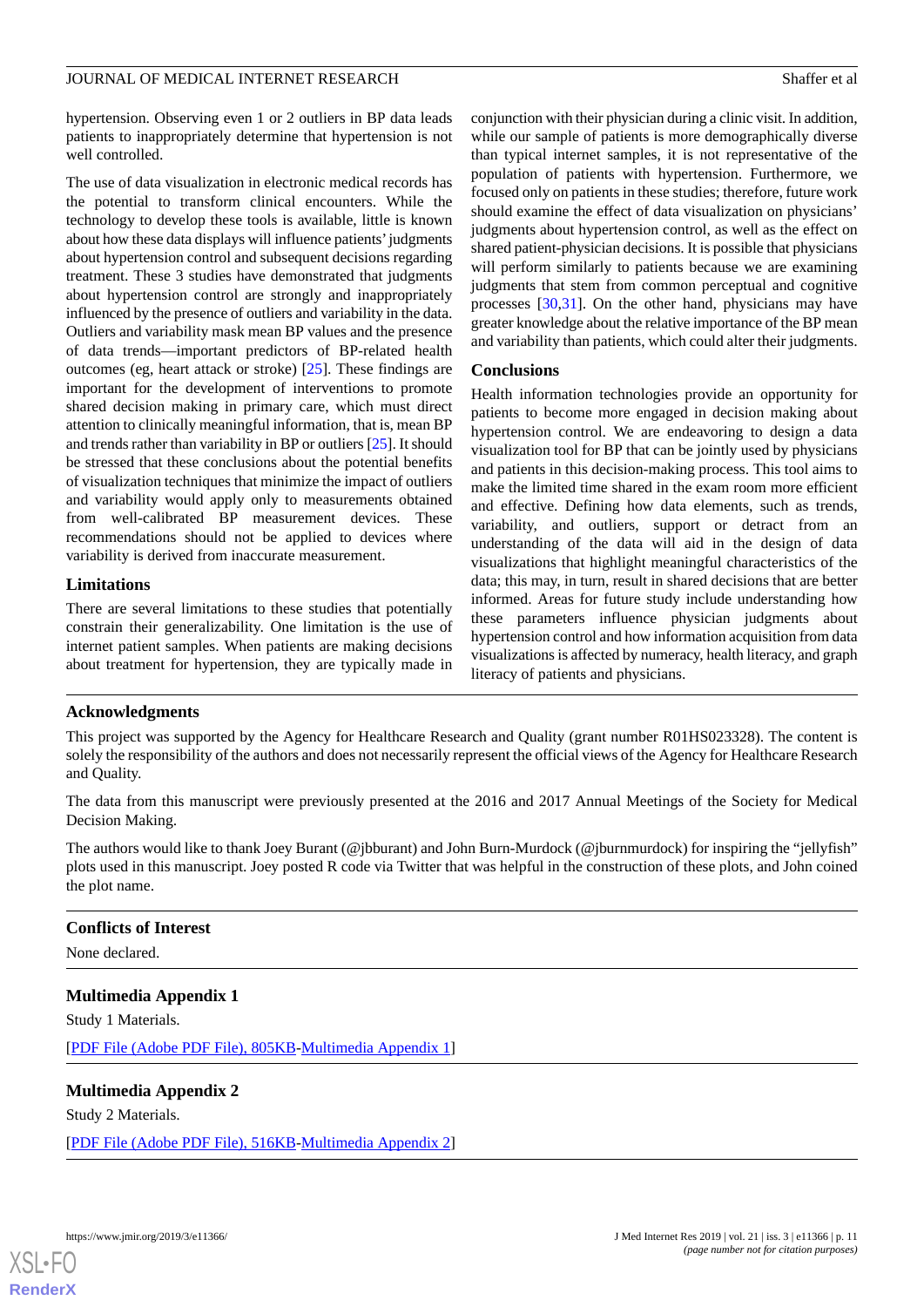# <span id="page-11-13"></span>**Multimedia Appendix 3**

Study 3 Materials.

[[PDF File \(Adobe PDF File\), 888KB-Multimedia Appendix 3](https://jmir.org/api/download?alt_name=jmir_v21i3e11366_app3.pdf&filename=1bcfdd467051c8c0eb44732286149ff8.pdf)]

#### <span id="page-11-17"></span>**Multimedia Appendix 4**

Data for Studies 1-3 disaggregated by gender.

[[PDF File \(Adobe PDF File\), 136KB-Multimedia Appendix 4](https://jmir.org/api/download?alt_name=jmir_v21i3e11366_app4.pdf&filename=b934833a70f2ea64dc27aeca17472859.pdf)]

#### <span id="page-11-0"></span>**References**

- <span id="page-11-2"></span>1. Go A, Mozaffarian D, Roger V, Benjamin EJ, Berry JD, Borden WB, American Heart Association Statistics Committee and Stroke Statistics Subcommittee. Heart disease and stroke statistics--2013 update: a report from the American Heart Association. Circulation 2013 Jan 01;127(1):e6-e245 [[FREE Full text](http://europepmc.org/abstract/MED/23239837)] [doi: [10.1161/CIR.0b013e31828124ad\]](http://dx.doi.org/10.1161/CIR.0b013e31828124ad) [Medline: [23239837](http://www.ncbi.nlm.nih.gov/entrez/query.fcgi?cmd=Retrieve&db=PubMed&list_uids=23239837&dopt=Abstract)]
- <span id="page-11-1"></span>2. Roger V, Go A, Lloyd-Jones D. Heart disease and stroke statistics--. Dallas, TX: American Heart Association; 2012:a.
- <span id="page-11-3"></span>3. Merai R, Siegel C, Rakotz M, Basch P, Wright J, Wong B, DHSc, et al. CDC Grand Rounds: A Public Health Approach to Detect and Control Hypertension. MMWR Morb Mortal Wkly Rep 2016 Nov 18;65(45):1261-1264 [[FREE Full text](http://paperpile.com/b/vf5PfU/cZRV)] [doi: [10.15585/mmwr.mm6545a3](http://dx.doi.org/10.15585/mmwr.mm6545a3)] [Medline: [27855138](http://www.ncbi.nlm.nih.gov/entrez/query.fcgi?cmd=Retrieve&db=PubMed&list_uids=27855138&dopt=Abstract)]
- <span id="page-11-4"></span>4. Yoon SSS, Carroll MD, Fryar CD. Hypertension Prevalence and Control Among Adults: United States, 2011-2014. NCHS Data Brief 2015 Nov(220):1-8 [\[FREE Full text](http://www.cdc.gov/nchs/data/databriefs/db220.pdf)] [Medline: [26633197](http://www.ncbi.nlm.nih.gov/entrez/query.fcgi?cmd=Retrieve&db=PubMed&list_uids=26633197&dopt=Abstract)]
- <span id="page-11-5"></span>5. Kerr E, Zikmund-Fisher B, Klamerus M, Subramanian U, Hogan M, Hofer TP. The role of clinical uncertainty in treatment decisions for diabetic patients with uncontrolled blood pressure. Ann Intern Med 2008 May 20;148(10):717-727. [Medline: [18490685](http://www.ncbi.nlm.nih.gov/entrez/query.fcgi?cmd=Retrieve&db=PubMed&list_uids=18490685&dopt=Abstract)]
- 6. Lebeau J, Cadwallader J, Aubin-Auger I, Mercier A, Pasquet T, Rusch E, et al. The concept and definition of therapeutic inertia in hypertension in primary care: a qualitative systematic review. BMC Fam Pract 2014 Jul 02;15:130 [\[FREE Full](https://bmcfampract.biomedcentral.com/articles/10.1186/1471-2296-15-130) [text](https://bmcfampract.biomedcentral.com/articles/10.1186/1471-2296-15-130)] [doi: [10.1186/1471-2296-15-130\]](http://dx.doi.org/10.1186/1471-2296-15-130) [Medline: [24989986\]](http://www.ncbi.nlm.nih.gov/entrez/query.fcgi?cmd=Retrieve&db=PubMed&list_uids=24989986&dopt=Abstract)
- <span id="page-11-7"></span><span id="page-11-6"></span>7. Crowley MJ, Smith VA, Olsen MK, Danus S, Oddone EZ, Bosworth HB, et al. Treatment intensification in a hypertension telemanagement trial: clinical inertia or good clinical judgment? Hypertension 2011 Oct;58(4):552-558 [[FREE Full text](http://hyper.ahajournals.org/cgi/pmidlookup?view=long&pmid=21844490)] [doi: [10.1161/HYPERTENSIONAHA.111.174367\]](http://dx.doi.org/10.1161/HYPERTENSIONAHA.111.174367) [Medline: [21844490](http://www.ncbi.nlm.nih.gov/entrez/query.fcgi?cmd=Retrieve&db=PubMed&list_uids=21844490&dopt=Abstract)]
- <span id="page-11-8"></span>8. Kolata G. The New York Times. 2015. Blood Pressure, a Reading With a Habit of Straying URL: [https://www.nytimes.com/](https://www.nytimes.com/2015/12/01/health/blood-pressure-a-reading-with-a-habit-of-straying.html) [2015/12/01/health/blood-pressure-a-reading-with-a-habit-of-straying.html](https://www.nytimes.com/2015/12/01/health/blood-pressure-a-reading-with-a-habit-of-straying.html)
- 9. Wegier P, Belden J, Canfield S. Designing data visualizations to support shared decision making about blood pressure. 2016 Oct 23 Presented at: The Meeting of the Society for Medical Decision Making; 2016; Vancouver, BC p. 38.
- 10. Zikmund-Fisher BJ, Exe NL, Witteman HO. Numeracy and literacy independently predict patients' ability to identify out-of-range test results. J Med Internet Res 2014 Aug 08;16(8):e187 [\[FREE Full text](http://www.jmir.org/2014/8/e187/)] [doi: [10.2196/jmir.3241\]](http://dx.doi.org/10.2196/jmir.3241) [Medline: [25135688](http://www.ncbi.nlm.nih.gov/entrez/query.fcgi?cmd=Retrieve&db=PubMed&list_uids=25135688&dopt=Abstract)]
- <span id="page-11-9"></span>11. Zikmund-Fisher B, Witteman H, Fuhrel-Forbis A, Exe N, Kahn V, Dickson M. Animated graphics for comparing two risks: a cautionary tale. J Med Internet Res 2012 Jul 25;14(4):e106 [\[FREE Full text](http://www.jmir.org/2012/4/e106/)] [doi: [10.2196/jmir.2030\]](http://dx.doi.org/10.2196/jmir.2030) [Medline: [22832208\]](http://www.ncbi.nlm.nih.gov/entrez/query.fcgi?cmd=Retrieve&db=PubMed&list_uids=22832208&dopt=Abstract)
- <span id="page-11-10"></span>12. Zikmund-Fisher BJ, Dickson M, Witteman HO. Cool but counterproductive: interactive, Web-based risk communications can backfire. J Med Internet Res 2011 Aug 25;13(3):e60 [\[FREE Full text\]](http://www.jmir.org/2011/3/e60/) [doi: [10.2196/jmir.1665](http://dx.doi.org/10.2196/jmir.1665)] [Medline: [21868349\]](http://www.ncbi.nlm.nih.gov/entrez/query.fcgi?cmd=Retrieve&db=PubMed&list_uids=21868349&dopt=Abstract)
- <span id="page-11-11"></span>13. Zikmund-Fisher B, Scherer A, Witteman H, Solomon J, Exe N, Fagerlin A. Effect of Harm Anchors in Visual Displays of Test Results on Patient Perceptions of Urgency About Near-Normal Values: Experimental Study. J Med Internet Res 2018 Mar 26;20(3):e98 [\[FREE Full text\]](http://www.jmir.org/2018/3/e98/) [doi: [10.2196/jmir.8889\]](http://dx.doi.org/10.2196/jmir.8889) [Medline: [29581088](http://www.ncbi.nlm.nih.gov/entrez/query.fcgi?cmd=Retrieve&db=PubMed&list_uids=29581088&dopt=Abstract)]
- <span id="page-11-12"></span>14. Eysenbach G. Improving the quality of Web surveys: the Checklist for Reporting Results of Internet E-Surveys (CHERRIES). J Med Internet Res 2004 Dec 29;6(3):e34 [\[FREE Full text\]](http://www.jmir.org/2004/3/e34/) [doi: [10.2196/jmir.6.3.e34](http://dx.doi.org/10.2196/jmir.6.3.e34)] [Medline: [15471760](http://www.ncbi.nlm.nih.gov/entrez/query.fcgi?cmd=Retrieve&db=PubMed&list_uids=15471760&dopt=Abstract)]
- <span id="page-11-14"></span>15. James PA, Oparil S, Carter BL, Cushman WC, Dennison-Himmelfarb C, Handler J, et al. 2014 evidence-based guideline for the management of high blood pressure in adults: report from the panel members appointed to the Eighth Joint National Committee (JNC 8). JAMA 2014 Feb 05;311(5):507-520. [doi: [10.1001/jama.2013.284427](http://dx.doi.org/10.1001/jama.2013.284427)] [Medline: [24352797\]](http://www.ncbi.nlm.nih.gov/entrez/query.fcgi?cmd=Retrieve&db=PubMed&list_uids=24352797&dopt=Abstract)
- <span id="page-11-15"></span>16. Juhanoja EP, Niiranen TJ, Johansson JK, Puukka PJ, Jula AM. Agreement between ambulatory, home, and office blood pressure variability. J Hypertens 2016 Jan;34(1):61-67. [doi: [10.1097/HJH.0000000000000772](http://dx.doi.org/10.1097/HJH.0000000000000772)] [Medline: [26630214](http://www.ncbi.nlm.nih.gov/entrez/query.fcgi?cmd=Retrieve&db=PubMed&list_uids=26630214&dopt=Abstract)]
- <span id="page-11-16"></span>17. Fagerlin A, Zikmund-Fisher BJ, Ubel PA, Jankovic A, Derry HA, Smith DM. Measuring numeracy without a math test: development of the Subjective Numeracy Scale. Med Decis Making 2007 Sep;27(5):672-680. [doi: [10.1177/0272989X07304449](http://dx.doi.org/10.1177/0272989X07304449)] [Medline: [17641137\]](http://www.ncbi.nlm.nih.gov/entrez/query.fcgi?cmd=Retrieve&db=PubMed&list_uids=17641137&dopt=Abstract)
- 18. Morris NS, MacLean CD, Chew LD, Littenberg B. The Single Item Literacy Screener: evaluation of a brief instrument to identify limited reading ability. BMC Fam Pract 2006 Mar 24;7:21 [\[FREE Full text\]](https://bmcfampract.biomedcentral.com/articles/10.1186/1471-2296-7-21) [doi: [10.1186/1471-2296-7-21](http://dx.doi.org/10.1186/1471-2296-7-21)] [Medline: [16563164](http://www.ncbi.nlm.nih.gov/entrez/query.fcgi?cmd=Retrieve&db=PubMed&list_uids=16563164&dopt=Abstract)]
- 19. Qualtrics. Utah, USA: Provo; 2018. URL:<https://www.qualtrics.com/> [accessed 2019-02-21] [[WebCite Cache ID 76LlJQc6G](http://www.webcitation.org/

                             76LlJQc6G)]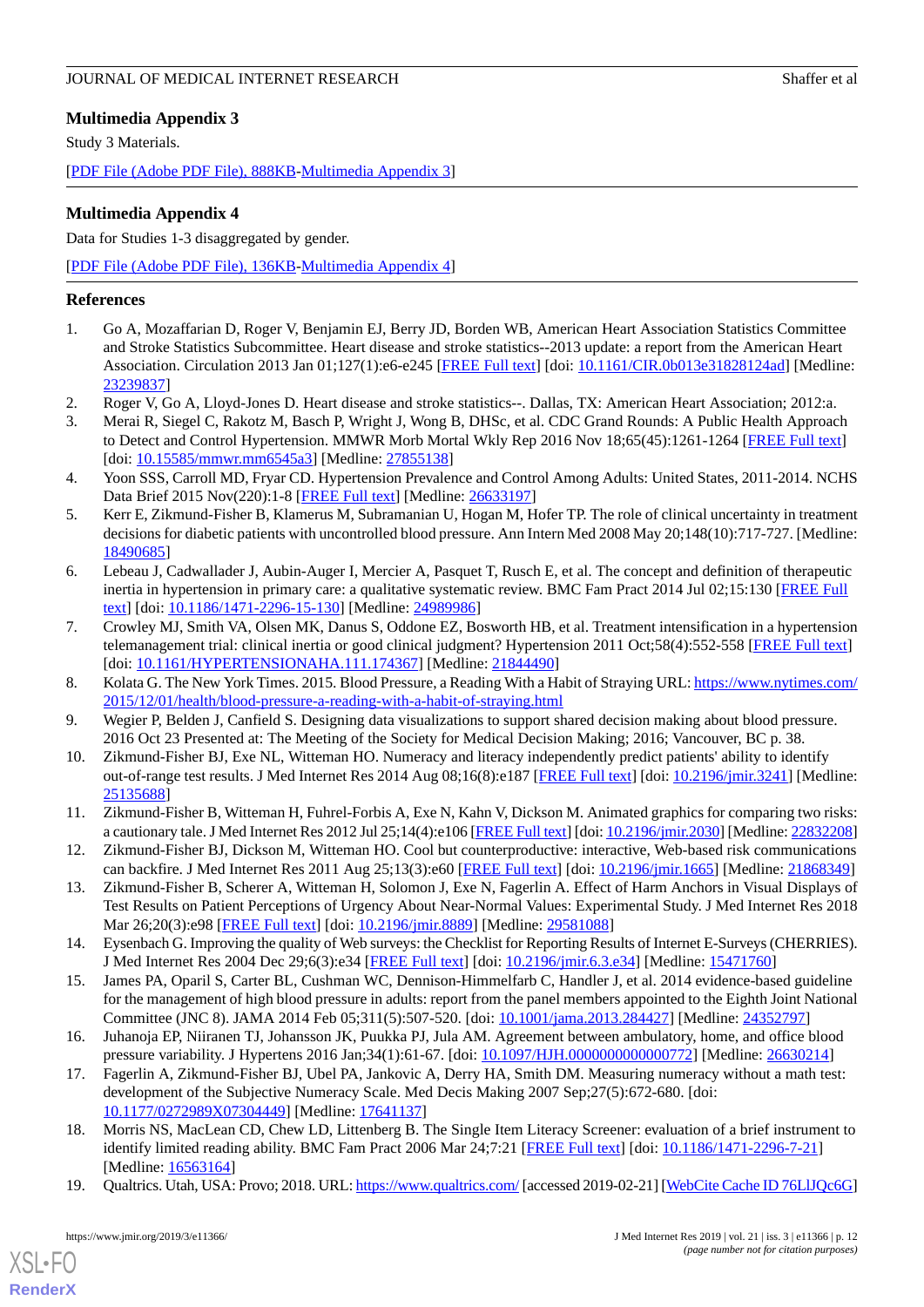- <span id="page-12-0"></span>20. Centers for Disease ControlPrevention (CDC). Vital signs: awareness and treatment of uncontrolled hypertension among adults--United States, 2003-2010. MMWR Morb Mortal Wkly Rep 2012 Sep 07;61:703-709 [[FREE Full text](https://www.cdc.gov/mmwr/preview/mmwrhtml/mm6135a3.htm)] [Medline: [22951452](http://www.ncbi.nlm.nih.gov/entrez/query.fcgi?cmd=Retrieve&db=PubMed&list_uids=22951452&dopt=Abstract)]
- <span id="page-12-2"></span><span id="page-12-1"></span>21. Diaz VA, Mainous AG, Koopman RJ, Geesey ME. Undiagnosed obesity: implications for undiagnosed hypertension, diabetes, and hypercholesterolemia. Fam Med 2004 Oct;36(9):639-644 [\[FREE Full text\]](http://www.stfm.org/fmhub/fm2004/October/Vanessa639.pdf) [Medline: [15467941\]](http://www.ncbi.nlm.nih.gov/entrez/query.fcgi?cmd=Retrieve&db=PubMed&list_uids=15467941&dopt=Abstract)
- <span id="page-12-3"></span>22. Faul F, Erdfelder E, Buchner A, Lang A. Statistical power analyses using G\*Power 3.1: tests for correlation and regression analyses. Behav Res Methods 2009 Nov;41(4):1149-1160. [doi: [10.3758/BRM.41.4.1149\]](http://dx.doi.org/10.3758/BRM.41.4.1149) [Medline: [19897823](http://www.ncbi.nlm.nih.gov/entrez/query.fcgi?cmd=Retrieve&db=PubMed&list_uids=19897823&dopt=Abstract)]
- <span id="page-12-4"></span>23. Faul F, Erdfelder E, Lang A, Buchner A. G\*Power 3: a flexible statistical power analysis program for the social, behavioral, and biomedical sciences. Behav Res Methods 2007 May;39(2):175-191. [Medline: [17695343\]](http://www.ncbi.nlm.nih.gov/entrez/query.fcgi?cmd=Retrieve&db=PubMed&list_uids=17695343&dopt=Abstract)
- <span id="page-12-5"></span>24. Heidari S, Babor TF, De Castro P, Tort S, Curno M. [Sex and gender equity in research: rationale for the SAGER guidelines and recommended use]. Gac Sanit 2018 May 03:--- [[FREE Full text](http://www.elsevier.es/en/linksolver/ft/pii/S0213-9111(18)30074-8)] [doi: [10.1016/j.gaceta.2018.04.003](http://dx.doi.org/10.1016/j.gaceta.2018.04.003)] [Medline: [29731296](http://www.ncbi.nlm.nih.gov/entrez/query.fcgi?cmd=Retrieve&db=PubMed&list_uids=29731296&dopt=Abstract)]
- <span id="page-12-6"></span>25. Hansen TW, Thijs L, Li Y, Boggia J, Kikuya M, Björklund-Bodegård K, International Database on Ambulatory Blood Pressure in Relation to Cardiovascular Outcomes Investigators. Prognostic value of reading-to-reading blood pressure variability over 24 hours in 8938 subjects from 11 populations. Hypertension 2010 Apr;55(4):1049-1057 [\[FREE Full text](http://hyper.ahajournals.org/cgi/pmidlookup?view=long&pmid=20212270)] [doi: [10.1161/HYPERTENSIONAHA.109.140798\]](http://dx.doi.org/10.1161/HYPERTENSIONAHA.109.140798) [Medline: [20212270](http://www.ncbi.nlm.nih.gov/entrez/query.fcgi?cmd=Retrieve&db=PubMed&list_uids=20212270&dopt=Abstract)]
- <span id="page-12-7"></span>26. Stergiou GS, Ntineri A, Kollias A, Ohkubo T, Imai Y, Parati G. Blood pressure variability assessed by home measurements: a systematic review. Hypertens Res 2014 Jun;37(6):565-572. [doi: [10.1038/hr.2014.2\]](http://dx.doi.org/10.1038/hr.2014.2) [Medline: [24553366](http://www.ncbi.nlm.nih.gov/entrez/query.fcgi?cmd=Retrieve&db=PubMed&list_uids=24553366&dopt=Abstract)]
- 27. Asayama K, Kikuya M, Schutte R, Thijs L, Hosaka M, Satoh M, et al. Home blood pressure variability as cardiovascular risk factor in the population of Ohasama. Hypertension 2013 Jan;61(1):61-69 [[FREE Full text](http://hyper.ahajournals.org/cgi/pmidlookup?view=long&pmid=23172933)] [doi: [10.1161/HYPERTENSIONAHA.111.00138](http://dx.doi.org/10.1161/HYPERTENSIONAHA.111.00138)] [Medline: [23172933\]](http://www.ncbi.nlm.nih.gov/entrez/query.fcgi?cmd=Retrieve&db=PubMed&list_uids=23172933&dopt=Abstract)
- <span id="page-12-8"></span>28. Rothwell PM, Howard SC, Dolan E, O'Brien E, Dobson JE, Dahlöf B, ASCOT-BPLAMRC Trial Investigators. Effects of beta blockers and calcium-channel blockers on within-individual variability in blood pressure and risk of stroke. Lancet Neurol 2010 May;9(5):469-480. [doi: [10.1016/S1474-4422\(10\)70066-1\]](http://dx.doi.org/10.1016/S1474-4422(10)70066-1) [Medline: [20227347\]](http://www.ncbi.nlm.nih.gov/entrez/query.fcgi?cmd=Retrieve&db=PubMed&list_uids=20227347&dopt=Abstract)
- <span id="page-12-10"></span><span id="page-12-9"></span>29. Diaz KM, Tanner RM, Falzon L, Levitan EB, Reynolds K, Shimbo D, et al. Visit-to-visit variability of blood pressure and cardiovascular disease and all-cause mortality: a systematic review and meta-analysis. Hypertension 2014 Nov;64(5):965-982 [[FREE Full text](http://hyper.ahajournals.org/cgi/pmidlookup?view=long&pmid=25069669)] [doi: [10.1161/HYPERTENSIONAHA.114.03903](http://dx.doi.org/10.1161/HYPERTENSIONAHA.114.03903)] [Medline: [25069669\]](http://www.ncbi.nlm.nih.gov/entrez/query.fcgi?cmd=Retrieve&db=PubMed&list_uids=25069669&dopt=Abstract)
- 30. Belden J, Lowrance N, Patel J. 2014. Inspired EHRs: Designing for Clinicians URL: [http://inspiredehrs.org/](http://inspiredehrs.org/designing-for-clinicians/e-prescribing.php) [designing-for-clinicians/e-prescribing.php](http://inspiredehrs.org/designing-for-clinicians/e-prescribing.php)
- 31. Ware C. Visual Queries: The Foundation of Visual Thinking. Knowledge and Information Visualization. Berlin Heidelberg: Springer; 2005.

#### **Abbreviations**

**BP:** blood pressure **EHR:** electronic health record **SILS:** Single-Item Literacy Screener for health literacy **SBP:** systolic blood pressure **SNS:** Subjective Numeracy Scale

*Edited by G Eysenbach; submitted 09.07.18; peer-reviewed by H Witteman, J Goris; comments to author 22.08.18; revised version received 27.09.18; accepted 29.09.18; published 26.03.19*

#### *Please cite as:*

*Shaffer VA, Wegier P, Valentine KD, Belden JL, Canfield SM, Patil SJ, Popescu M, Steege LM, Jain A, Koopman RJ Patient Judgments About Hypertension Control: The Role of Variability, Trends, and Outliers in Visualized Blood Pressure Data J Med Internet Res 2019;21(3):e11366 URL: <https://www.jmir.org/2019/3/e11366/> doi: [10.2196/11366](http://dx.doi.org/10.2196/11366) PMID: [30912759](http://www.ncbi.nlm.nih.gov/entrez/query.fcgi?cmd=Retrieve&db=PubMed&list_uids=30912759&dopt=Abstract)*

©Victoria Anne Shaffer, Pete Wegier, KD Valentine, Jeffery L Belden, Shannon M Canfield, Sonal J Patil, Mihail Popescu, Linsey M Steege, Akshay Jain, Richelle J Koopman. Originally published in the Journal of Medical Internet Research (http://www.jmir.org), 26.03.2019. This is an open-access article distributed under the terms of the Creative Commons Attribution License (https://creativecommons.org/licenses/by/4.0/), which permits unrestricted use, distribution, and reproduction in any medium, provided the original work, first published in the Journal of Medical Internet Research, is properly cited. The complete